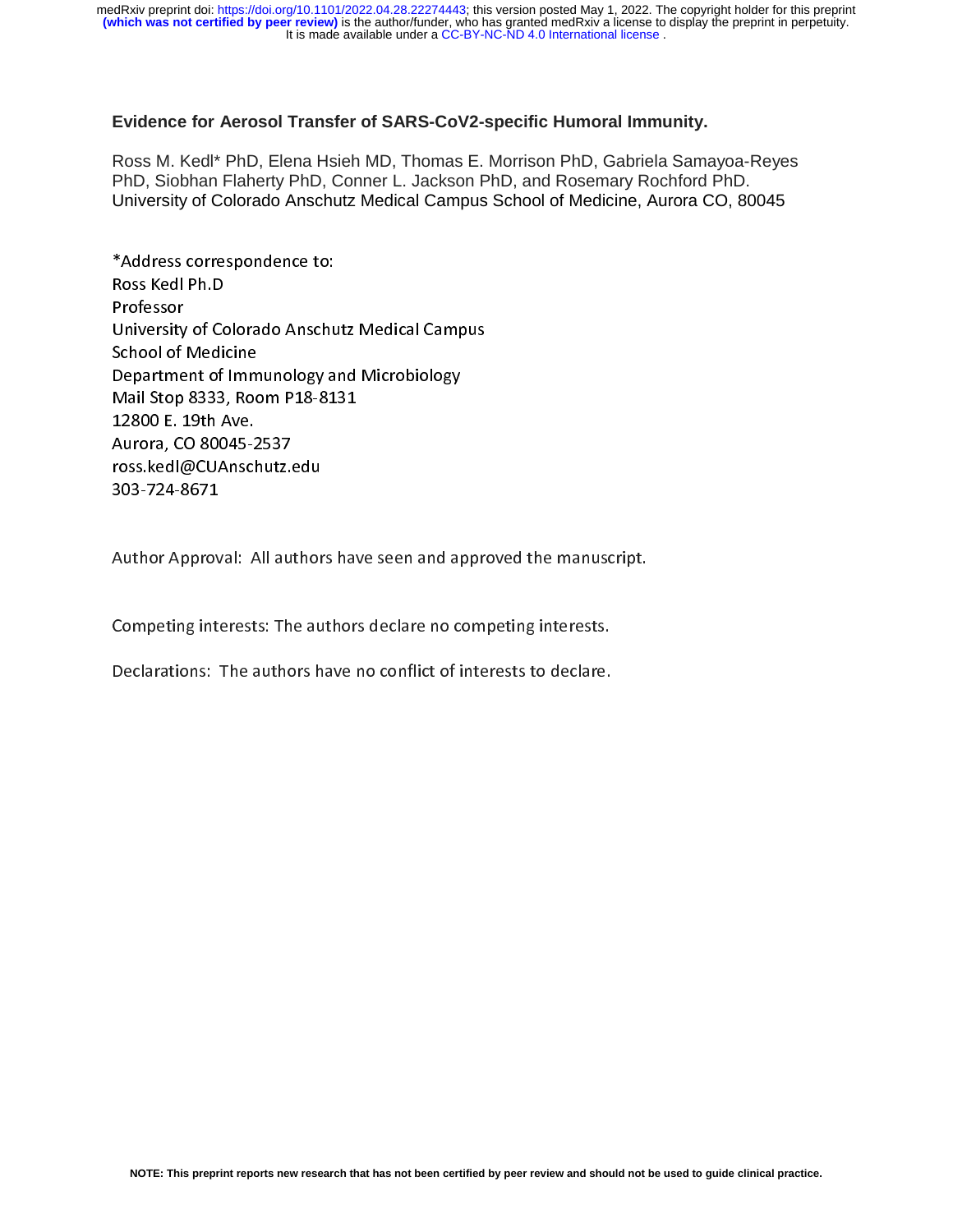# Abstract.<br>Deceite th

/<br>[<br>k /<br>[<br>( Despite the obvious knowledge that infectious particles can be shared through respiration, whether other constituents of the nasal/oral fluids can be passed between hosts has surprisingly never even been postulated, let alone investigated. The circumstances of the present pandemic facilitated a unique opportunity to fully examine this provocative idea. The data we show provides evidence for a new mechanism by which herd immunity may be manifested, the aerosol transfer of antibodies between immune and non- immune hosts.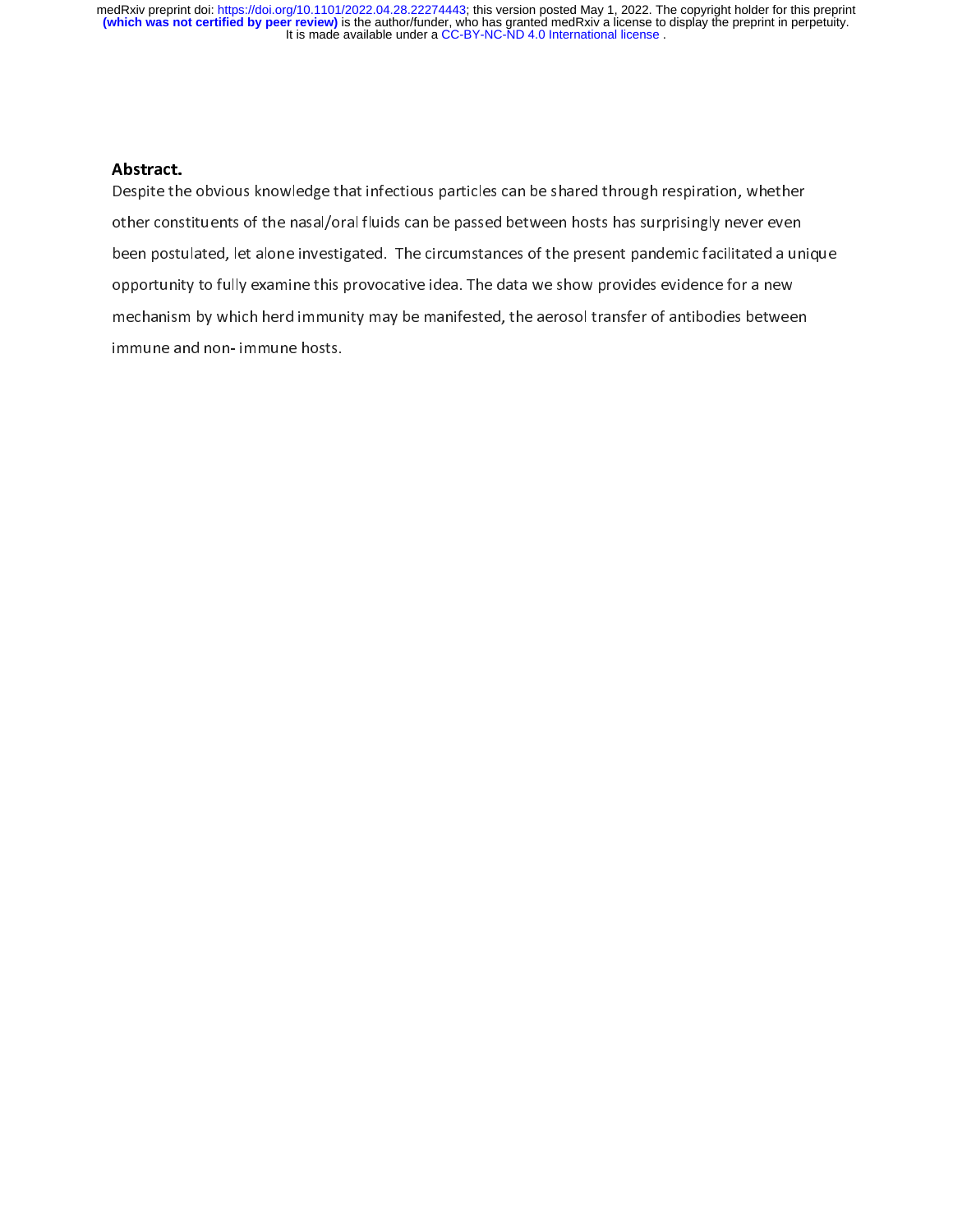## Introduction

The vaccines against SARS-CoV-2 have maintained remarkable efficacy against severe disease and death in those vaccinated regardless of variant emergence, Omicron included  $^{1}$ . Less appreciated than the systemic immunity generated by the vaccines are the high levels of antibody (IgG and IgA) found within the nasal cavity and saliva of vaccinees. This outcome is found in both humans and primates, and in response to both mRNA and protein-based vaccines <sup>2,3</sup>. Respiratory transmission of viral infection is proof that oral/nasal cavity constituents can be communicated through aerosols and/or respiratory droplets. As such, it would stand to reason that antibody present within the oral/nasal environment may also be aerosolized to some degree.

#### **Results**

The extended mandates for mask wearing in both social and work environments provided a unique opportunity to evaluate the possibility of aerosolized antibody expiration from vaccinated individuals. Utilizing a flow cytometry-based Multiplex Microsphere Immunoassay (MMIA) to detect SARS-CoV-2-specific antibodies (Fig 1A and B)<sup>4,5</sup> and a method previously used to ,<br>;(<br>; elute antibody from rehydrated dried blood spots (DBS), we identified anti-SARS-CoV-2 specific antibodies eluted from surgical face masks worn by vaccinated lab members donated at the end of one workday. Consistent with the results reported by others, we identified both IgG and IgA in saliva from vaccinated individuals (**Fig 1C and D**). It was therefore not surprising to detect both IgG and IgA following elution of antibody from face masks (**Fig 1C and D**).

 Given these observations, we hypothesized that droplet/aerosolized antibody transfer might occur between individuals, much like droplet/aerosolized virus particles can be exchanged by the same route. To evaluate this hypothesis, we obtained nasal swabs from children living in households in which parents or family members had varying degrees of SARS-CoV2-specifc immunity, including those unvaccinated, vaccinated and COVID-19+. Initial comparison of nasal swabs acquired from children living in vaccinated households revealed readily detectable SARS-CoV-2-specific IgG (**Fig 1E**), especially when compared to the complete deficit of SARS-CoV-2-specific antibody detected in the few nasal swabs we obtained from children in nonvaccinated households. We then used the variation in parents' levels of intranasal IgG as the basis of stratification across all children's samples. Log transformation of the data from thirtyfour adult-child pairs established antibody cut-offs for high vs low parental intranasal antibody levels. Evaluation of samples in this fashion revealed that high intranasal IgG in vaccinated parents was significantly associated (p-value  $= 0.01$ ) with a 0.38 increase in the log transformed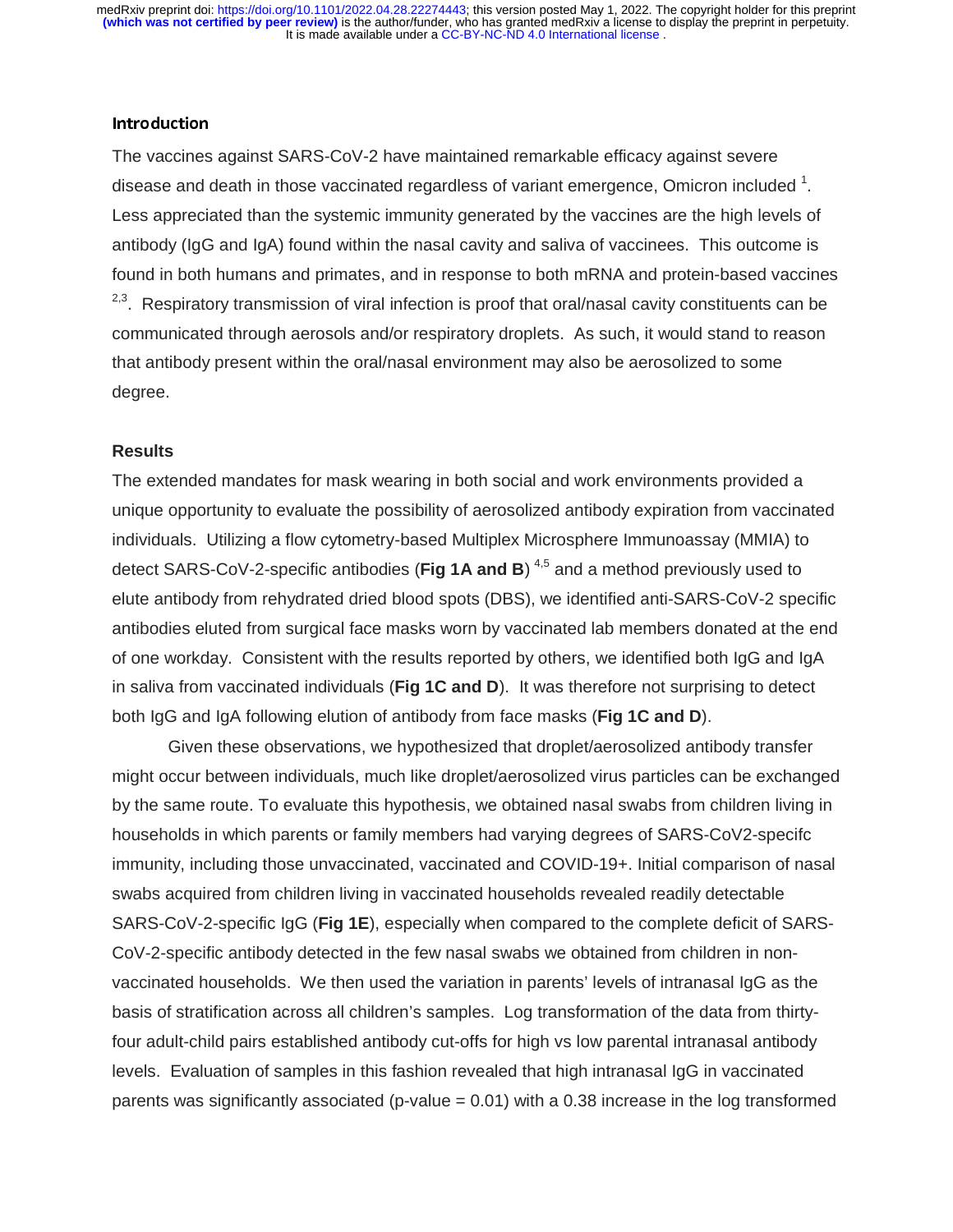intranasal IgG gMFIs within a child from the same household (**Fig 1F**). This significant positive relationship was observed using either parametric or non-parametric analysis, and adjustments for the correlation within household did not alter the conclusion. Though not statistically significant, a similar trend of elevated IgA was found in the same samples.

## **Discussion**

The concept of herd immunity is a central tenant of public health vaccination campaigns. Overt blockade of infection as well as a reduction in viral transmission downstream of a breakthrough infection are widely accepted conceptual mechanisms by which vaccination-induced immunity in specific individuals protects non-immune community members. Our results suggest that aerosol transmission of antibodies may also contribute to host protection and represent an entirely unrecognized mechanism by which passive immune protection may be communicated. Whether antibody transfer mediates host protection will be a function of exposure, but it seems reasonable to suggest, all things being equal, that any amount of antibody transfer would prove useful to the recipient host. A recent publication showed substantial benefits of parental vaccination in reducing the risk of infection in the unvaccinated children in the same home  $6$ . It is tempting to speculate that aerosol-mediated antibody transfer may have possibly contributed to their findings reported.

## **Methods.**

A Multiplex Microsphere Immunoassay (MMIA) was constructed and performed as previously described <sup>4</sup>. Under IRB # 20-1279, serum samples were obtained from first-responder adults in Arapahoe County, CO<sup>5</sup>. Antibody was eluted  $^4$  from punches taken from the center of surgical masks anonymously donated by laboratory workers. Nasal swabs were obtained by convenience sampling both parents and their children at the Colorado Tricountry vaccine center in Aurora, CO who were attending vaccine appointments, not limited to SARS-CoV2. Antibody from swab tips was eluted as described for DBS  $^4$ . The log transformed IgA and IgG values from the children's samples were modeled using linear regression with a single binary covariate corresponding to high or low antibody levels from their parent. Residual plots were used to check violations of linear regression assumptions and a Wilcoxon rank sum test was conducted if assumptions were violated. A linear mixed effects model was evaluated to assure that the correlation within household did not significantly contribute to the data or alter the conclusions drawn from the fixed effect linear regression model. Cytometry was performed using a Beckman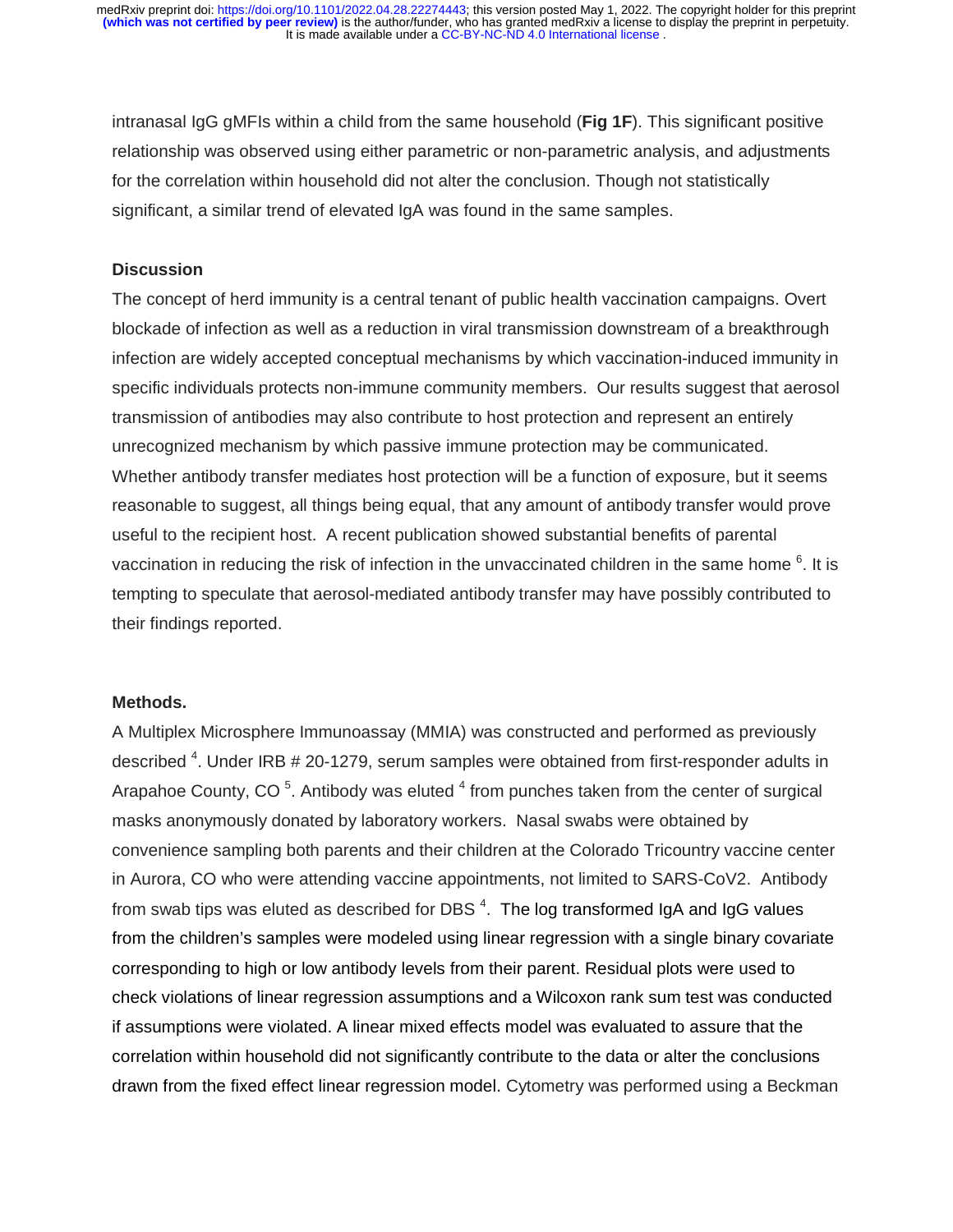Coulter Cytoflex cytometer and analyzed using FloJo v.10 software (Treestar, Inc.). Statistical analyses were conducted using R (version 4.0.2).

Data availability statement: All materials, data, and associated protocols will be available to<br>readers upon request and without undue qualifications.<br>Funding Statement: Funding for these studies came from Academic Enrichm **Funding Statement**: Funding for these studies came from<br>RR and, and TEM) and was not provided through any gra  $\mathsf{F}$  $\frac{1}{2}$ Funding Statement: Funding for these studies came from Academic Enrichment Funds (RMK, RR and, and TEM) and was not provided through any grant or agency. RR and, and TEM) and was not provided through any grant or agency.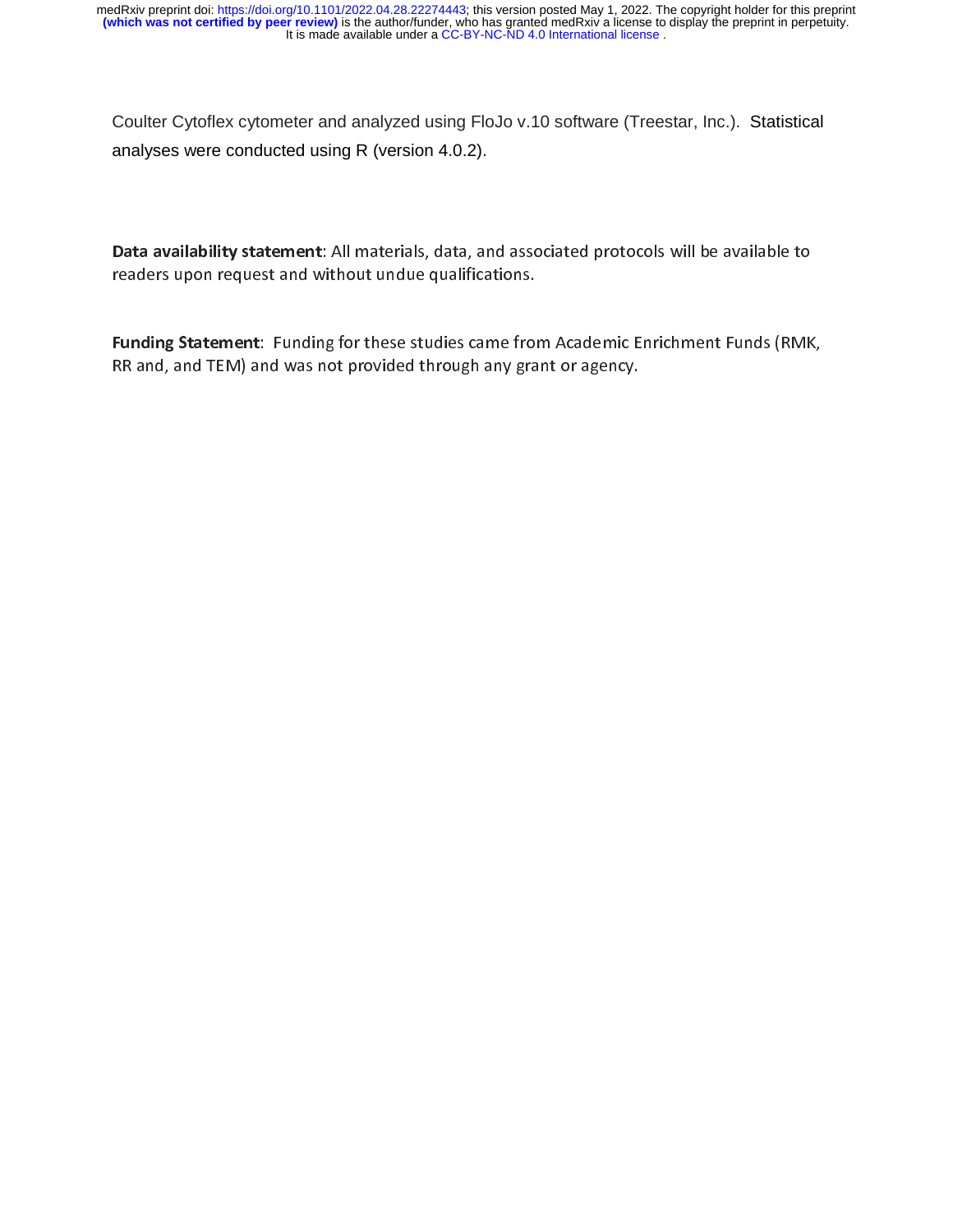It is made available under a [CC-BY-NC-ND 4.0 International license](http://creativecommons.org/licenses/by-nc-nd/4.0/) . **(which was not certified by peer review)** is the author/funder, who has granted medRxiv a license to display the preprint in perpetuity. medRxiv preprint doi: [https://doi.org/10.1101/2022.04.28.22274443;](https://doi.org/10.1101/2022.04.28.22274443) this version posted May 1, 2022. The copyright holder for this preprint

- 
- Garcia-Beltran, W. F., St Denis, K. J., Hoelzemer, A., Lam, E. C., Nitido, A. D. *et al.* mRNA-<br>based COVID-19 vaccine boosters induce neutralizing immunity against SARS-CoV-2<br>Omicron variant. *Cell* 185, 457-466 e454, doi Designation variant. Cell 185, 457-466 e454, doi:10.1016/j.cell.2021.12.033 (2022).<br>Corbett, K. S., Nason, M. C., Flach, B., Gagne, M., O'Connell, S. et al. Immune correlation by mRNA-1273 vaccine against SARS-CoV-2 in non
- Omicron variant. Cell 185, 457-466 e454, doi:10.1016/j.cell.2021.12.055 (2022).<br>Corbett, K. S., Nason, M. C., Flach, B., Gagne, M., O'Connell, S. *et al.* Immune cori<br>of protection by mRNA-1273 vaccine against SARS-CoV-2 i Corbett, K. S., Nason, M. C., Flach, B., Gagne, M., O'Connell, S. *et al.* Immune correlates<br>of protection by mRNA-1273 vaccine against SARS-CoV-2 in nonhuman primates. Scienc<br>**373**, eabj0299, doi:10.1126/science.abj0299 ( of protection by mining 1273 vaccine against SARS-CoV-2 in nonhuman primates. Science<br>373, eabj0299, doi:10.1126/science.abj0299 (2021).<br>Nahass, G. R., Salomon-Shulman, R. E., Blacker, G., Haider, K., Brotherton, R. et al. 373, eabjo299, doi:10.1120, science.abjo299 (2021).<br>Nahass, G. R., Salomon-Shulman, R. E., Blacker, G., H<br>Intramuscular SARS-CoV-2 vaccines elicit varying deg<br>antibody responses as compared to natural infection<br>2021.2008.2
- Mahass, G. R., Salomon-Shuman, R. E., Blacker, G., Halder, R., Brotherton, R. et al.<br>
Intramuscular SARS-CoV-2 vaccines elicit varying degrees of plasma and salivary<br>
antibody responses as compared to natural infection. *m* antibody responses as compared to natural infection. *medRxiv*,<br>2021.2008.2022.21262168, doi:10.1101/2021.08.22.21262168 (2021).<br>Schultz, J. S., McCarthy, M. K., Rester, C., Sabourin, K. R., Annen, K. *et al.* Develop<br>and antibody responses as compared to natural infection. *Incurally*,<br>2021.2008.2022.21262168, doi:10.1101/2021.08.22.21262168<br>Schultz, J. S., McCarthy, M. K., Rester, C., Sabourin, K. R., Annen<br>and Validation of a Multiplex M Schultz, J. S., McCarthy, M. K., Rester, C., Sabourin, K. R., Annen, K. *et a.*<br>and Validation of a Multiplex Microsphere Immunoassay Using Dried Bl<br>SARS-CoV-2 Seroprevalence: Application in First Responders in Colorad<br>*Mi*
- 3. S., McCarthy, M. K., Rester, C., Sabourin, K. K., Ameri, K. et al. Development<br>and Validation of a Multiplex Microsphere Immunoassay Using Dried Blood Spots for<br>SARS-CoV-2 Seroprevalence: Application in First Responders SARS-CoV-2 Seroprevalence: Application in First Responders in Colorado, USA. J Clin<br>Microbiol 59, doi:10.1128/JCM.00290-21 (2021).<br>Sabourin, K. R., Schultz, J., Romero, J., Lamb, M. M., Larremore, D. et al. Risk Factors of SARS-CoV-2 Seroprevalence: Application in First Responders in Colorado, OSA. J Clin<br>Microbiol 59, doi:10.1128/JCM.00290-21 (2021).<br>Sabourin, K. R., Schultz, J., Romero, J., Lamb, M. M., Larremore, D. et al. Risk Factors<br>SA Microbiol 59, doi:10.1128/JCMI.00250-21 (2021).<br>Sabourin, K. R., Schultz, J., Romero, J., Lamb, M. N<br>SARS-CoV-2 Antibodies in Arapahoe County First<br>SErosurveillance Study (CASES) Project. J Occup E<br>doi:10.1097/JOM.00000000 Sabourin, K. R., Schultz, J., Romero, J., Lamb, M. M., Larremore, D. et al. Risk Factors of<br>SARS-CoV-2 Antibodies in Arapahoe County First Responders-The COVID-19 Arapahoe<br>SErosurveillance Study (CASES) Project. J Occup En
- SErosurveillance Study (CASES) Project. J Occup Environ Med 63, 191-198,<br>doi:10.1097/JOM.0000000000002099 (2021).<br>Hayek, S., Shaham, G., Ben-Shlomo, Y., Kepten, E., Dagan, N. *et al.* Indirect protection c<br>children from SA SEROSURVEINING STUDSURENT DEVIDENTING MED 03, 151-158,<br>doi:10.1097/JOM.0000000000002099 (2021).<br>Hayek, S., Shaham, G., Ben-Shlomo, Y., Kepten, E., Dagan, N. *et al.* Indirect<br>children from SARS-CoV-2 infection through pare Hayek, S., Shaham, G., Ben-Shlomo, Y., Kepten<br>children from SARS-CoV-2 infection through pa<br>doi:10.1126/science.abm3087 (2022). hayek, S., Shaham, G., Ben-Shlomo, T., Repten, E., Dagan, N. et al. Indirect protection of<br>children from SARS-CoV-2 infection through parental vaccination. Science, eabm3087,<br>doi:10.1126/science.abm3087 (2022). children from SARS-CoV-2 infection through parental vaccination. Science, eabm3087,<br>doi:10.1126/science.abm3087 (2022).  $d = 10.11267$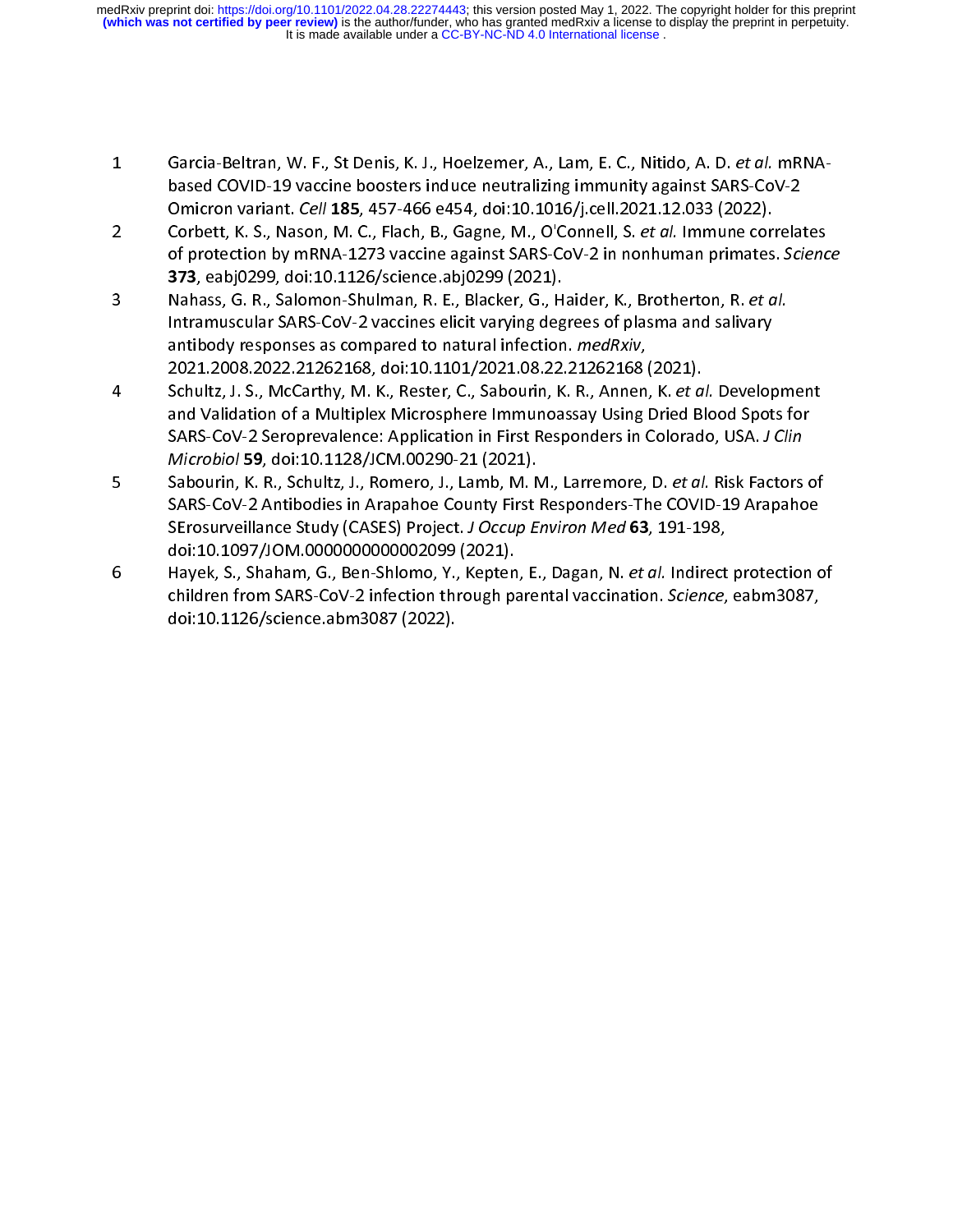It is made available under a [CC-BY-NC-ND 4.0 International license](http://creativecommons.org/licenses/by-nc-nd/4.0/) . **(which was not certified by peer review)** is the author/funder, who has granted medRxiv a license to display the preprint in perpetuity. medRxiv preprint doi: [https://doi.org/10.1101/2022.04.28.22274443;](https://doi.org/10.1101/2022.04.28.22274443) this version posted May 1, 2022. The copyright holder for this preprint

# **Figure 1. Evidence for aerosol transfer of SARS-CoV2-specific immunity**. A and B. representative flow cytometric results from the use of a Multiplex Microsphere Immunoassay (MMIA) (A) evaluating serum samples from a Covid(-) (B, left), Covid(+) (B, middle), and Moderna mRNA vaccinee (B, right). C and D. Histograms showing the mean fluorescent intensities for Wuhan-RBD-specific IgG (left) and IgA (right) from saliva or eluted from a surgical mask worn for one workday. D. Quantification of IgG and IgA gMFI eluted from masks obtained from 4 individuals. Dotted lines indicate gMFI obtained for Covid/vaccine (-) sample. E. Histograms showing the mean fluorescent intensities for Wuhan-RBD-specific IgG eluted from nasal swabs from unvaccinated children living in households in which parents or family members were either vaccinated (top) or unvaccinated (bottom). F. Log transformation of the gMFI for Wuhan-RBD-specific IgG (left) or IgA (right) from thirty-four adult-child pairs using antibody cut-offs for hi vs low parental intranasal antibody levels.